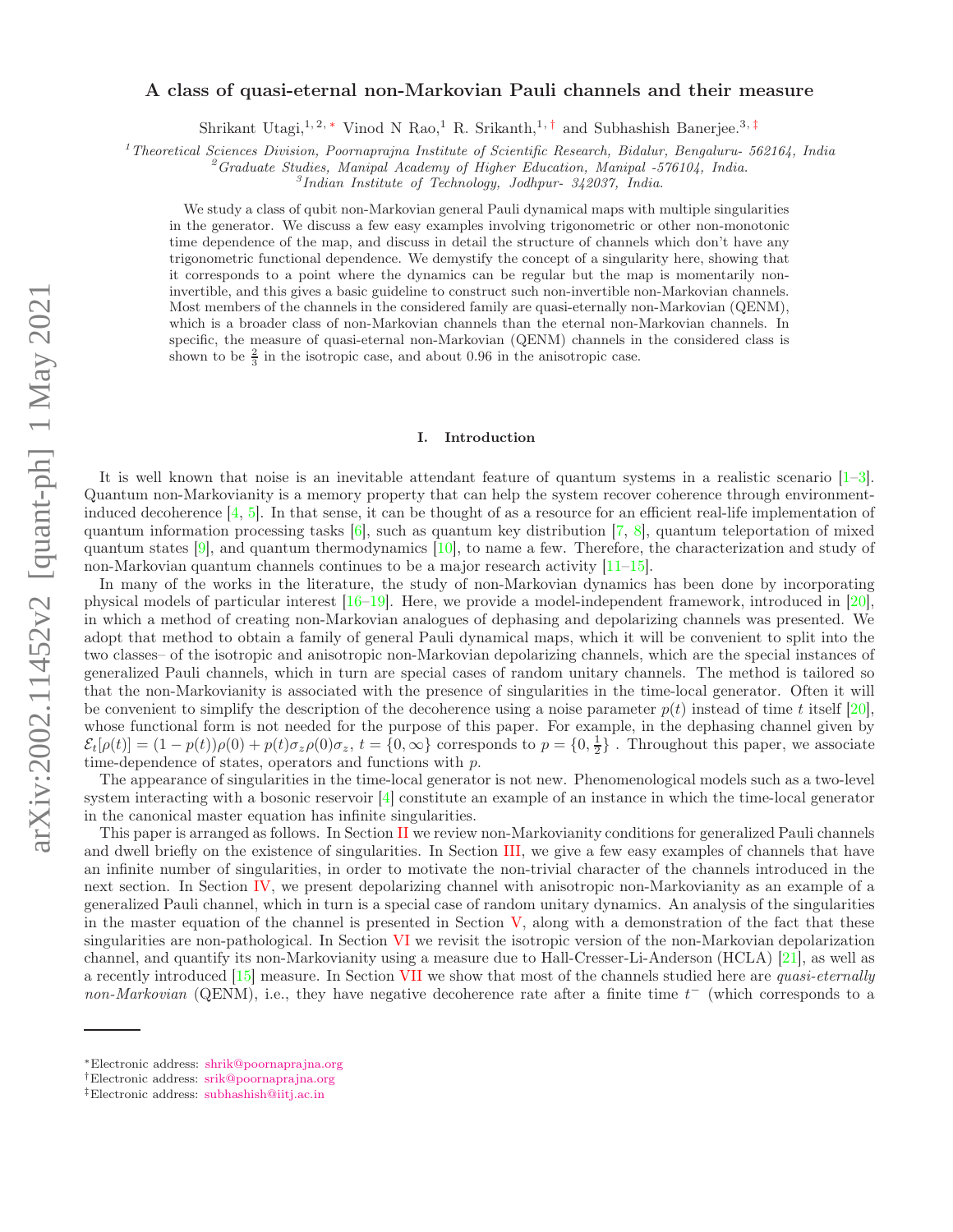singularity), but may be completely positive (CP)-divisible before that  $[22]$ . Then we conclude in Section VIII. A list of notations used is summarized in the Table in Appendix B.

# II. Non-Markovianity conditions for Pauli dynamical maps

A generalized Pauli channel [23] is given by the operator-sum (or, Kraus) representation  $\mathcal{E}(t)[\rho] = \sum_j K_j(t)\rho K_j(t)^\dagger$ with  $K_j(t) \equiv \sqrt{\kappa_j(t)} \sigma_j$  being the Kraus operators, where  $\sigma_0 = I$  and  $\sigma_1, \sigma_2, \sigma_3$  are Pauli X, Y and Z operators, respectively. By projecting the map onto the Pauli matrices, we obtain the operator eigenvalue equation  $\mathcal{E}(t)[\sigma_i] =$  $\nu_i(t)\sigma_i$ , where  $\nu_i(t)$  are the time-dependent eigenfunctions of the Pauli map given by

$$
\nu_j(t) = \sum_{i=0}^3 H_{ji} \kappa_i(t),\tag{1}
$$

and

$$
H = \begin{pmatrix} 1 & 1 & 1 & 1 \\ 1 & 1 & -1 & -1 \\ 1 & -1 & 1 & -1 \\ 1 & -1 & -1 & 1 \end{pmatrix}
$$
 (2)

is the Hadamard matrix. The decay rates are generally obtained as [23]

$$
\gamma_i(t) = \frac{1}{4} \sum_{j=0}^{3} H_{ij} \frac{\dot{\nu}_j(t)}{\nu_j(t)}.
$$
\n(3)

Assuming that intermediate maps  $\mathcal{E}(t_2, t_1)$  for all  $t_2 < t_1 < t_0$ , are invertible, the canonical form of master equation corresponding to the map (9) is

$$
\dot{\rho} = \mathcal{L}(t)[\rho]
$$
  
= 
$$
\sum_{j=1}^{3} \gamma_j(t)(\sigma_j \rho \sigma_j^{\dagger} - \rho),
$$
 (4)

where  $\gamma_j(t)$  is the decoherence rate corresponding to the j<sup>th</sup> unitary operation in the channel.  $\mathcal{L}(t)$  is the generator of the dynamics  $\mathcal E$  such that  $\mathcal L(t) = \mathcal E(t)\mathcal E(t)^{-1}$ .

Assuming that the channel is invertible, the necessary condition for it to be completely positive CP-divisible [24] is:

$$
\gamma_1(t) \ge 0, \quad \gamma_2(t) \ge 0, \quad \gamma_3(t) \ge 0,\tag{5}
$$

i.e., the positivity of Lindblad rates that appear in the time-local Gorini-Kossakowski-Lindblad-Sudarshan (GKSL) form such as Eq. (4). A necessary condition for positive P-divisibility (or equivalently of Markovianity according to the criterion due to Breuer-Laine-Piilo (BLP) [25], in the qubit case) is [23]

$$
\gamma_1(t) + \gamma_2(t) \ge 0,\n\gamma_2(t) + \gamma_3(t) \ge 0,\n\gamma_3(t) + \gamma_1(t) \ge 0.
$$
\n(6)

However, if the channel is non-invertible, as in the present case, then the condition Eq. (5) is only sufficient but not necessary for CP-divisibility [26]. Specifically, the rate may be temporarily negative after a singularity even though the channel is CP-divisible.

Note that at the point of singularity in the time-local generator, the rates in the GKSL equation become infinite and the map is momentarily non-invertible. In the present case, these singularities are finite in number and nonpathological [20], and the above criteria can be applied at all points except these.

From Eqs. (5) and (6), we find that P-indivisibility implies CP-indivisibility, but not vice versa. The conditions under which these two criteria are equivalent is investigated in Ref. [26].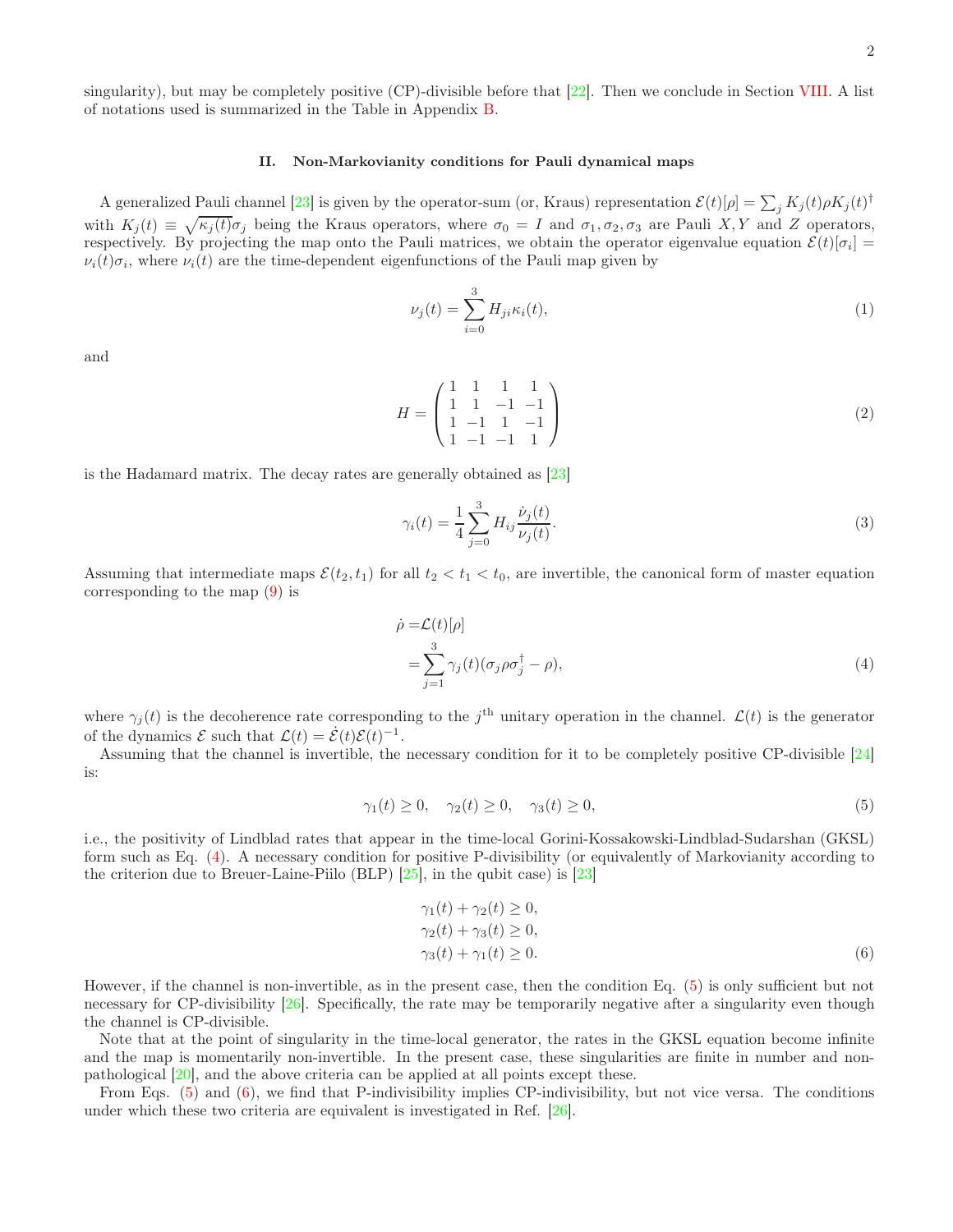From Eq. (3) it follows that a generator possesses a singularity whenever  $\nu(t) = 0$ . Later we will show that if  $\nu(t') = 0$  in finite time t', then the decay rate flips sign, thereby giving rise to non-Markovian evolution following the singularity at the time  $t^-$ .

Significantly, we shall point out that the singularities are non-pathological [20, 27], in that the dynamics can be regular at the instant of singularity t'. In fact, the existence of such a singularity in the generator  $\mathcal{L}(t)$  corresponds to a momentary indistinguishability of the evolved version of distinct states in the sense of BLP [25], and thereby the momentary non-invertibility of the dynamical map  $\mathcal{E}(t)$  in the sense of CP-divisibility according to the Rivas-Huelga-Plenio (RHP) criterion [24]. For purposes of quantification, the singularities may be suitably normalized.

For any qubit Pauli map with multiple decoherence rates, it was shown [28] that non-Markovianity criterion based on distinguishability and CP-divisibility are equivalent. Therefore, we associate the non-Markovianity of channels in this work with the negativity of one or more decay rates in the canonical master equation.

### III. Elementary examples of non-Markovian Pauli channels with singularities

In this section we show how one can straightforwardly obtain an infinite number of singularities in the generator with oscillatory channel decay probabilities. As a quick example, consider a dephasing channel with Kraus operators:

$$
K_0(t) = \sqrt{\frac{1 + p(t)}{2}} \sigma_0 \quad ; \quad K_1(t) = \sqrt{\frac{1 - p(t)}{2}} \sigma_3,
$$
\n<sup>(7)</sup>

where  $p(t) = \cos(\omega t)$ . Here,  $\sigma_0 = I$  is the identity operator and  $\sigma_3$  is Pauli Z operator. A singularity corresponds to the point of maximal dephasing, which collapses all states on the same azimuth of the Bloch sphere. The decay rate of the channel reads  $\gamma(t) = -\frac{1}{2p(t)}$  $\frac{dp(t)}{dt} = \frac{\omega}{2} \tan(\omega t)$ , which has infinite singularities, corresponding to time being odd multiples of  $\frac{\pi}{2\omega}$ . As a second easy example, consider a Pauli channel with the Kraus operators:

$$
K_0 = \sqrt{\frac{1 + 3\cos(\omega t)}{4}} \sigma_0,
$$
  
\n
$$
K_1 = \sqrt{\frac{1 - \cos(\omega t)}{4}} \sigma_1,
$$
  
\n
$$
K_2 = \sqrt{\frac{1 - \cos(\omega t)}{4}} \sigma_2,
$$
  
\n
$$
K_3 = \sqrt{\frac{1 - \cos(\omega t)}{4}} \sigma_3.
$$
\n(8)

Singularities correspond, as above, to times where  $cos(\omega t)$  vanishes, leading to maximal mixing, and hence momentary irreversibility. The above maps have time-dependent eigenvalues  $\nu_1(t) = \nu_2(t) = \nu_3(t) = \cos(\omega t)$ , and the decay rates (3) are found to be  $\gamma_1(t) = \gamma_2(t) = \gamma_3(t) = \frac{\omega}{4} \tan(\omega t)$ .

The concept of eternal non-Markovianity was introduced in [21], where a Pauli channel with decay rates  $\gamma_1(t)$  =  $\gamma_2(t) = 1$  and  $\gamma_3(t) = -\tanh(t)$  was proposed as an example of a CP-indivisible channel that is Markovian according to the distinguishability criterion [25]. As evident, this channel has the property that it has a negative rate for all times  $t > 0$ , and accordingly called "eternally non-Markovian".

Following the definition proposed in [22], we shall refer to a channel  $\mathcal E$  as "quasi-eternally non-Markovian" (QENM) if there exists a finite time  $t^-$  such that  $\mathcal E$  is CP-indivisible for all times  $t > t^-$ , i.e., if there exists a finite  $p^-$  such that the channel is CP-indivisible for all  $p \in [p^-, \frac{3}{4}]$ . The channel may be CP-divisible for  $t \leq t^-$ . We remark that this differs from the notion of quasi-eternal non-Markovianity proposed in Ref. [29], where this term refers to a dynamics that is CP-indivisible for time  $t < t^{\circ}$ , and  $t^{\circ}$  is the instant at which the system has almost reached its steady state.

In Eq. (7), setting  $p(t) = 1 - te^{1-t}$ , we find that this function gives an easy example of a dephasing channel that is quasi-eternally non-Markovian (QENM), with the rate  $\gamma(t) = -\frac{\dot{p}}{2p} = \frac{e(t-1)}{et - e^t}$  $\frac{e(t-1)}{e^t-e^t}$ , attaining a singularity at the point t where  $et = e^t$ . The rate is positive before the singularity and negative after it.

The above examples are manifestly maps that are non-monotonic, in that the mixing functions such as  $p(t)$  are non-monotonic. This is in consonance with the usual notion of associating non-Markovian behavior with break in monotonicity. However, in this work, we will discuss a class of completely positive trace preserving (CPTP) Pauli dynamical maps that are monotonic. Specifically, this entails that time-dependent eigenvalues  $\nu(t)$  are monotonic functions. The origin of non-Markovianity here is that the maps evolve the state beyond the point of maximum decoherence, leading to negative decay rates. The maps so produced are naturally quasi-eternal non-Markovian (QENM) in the sense mentioned above.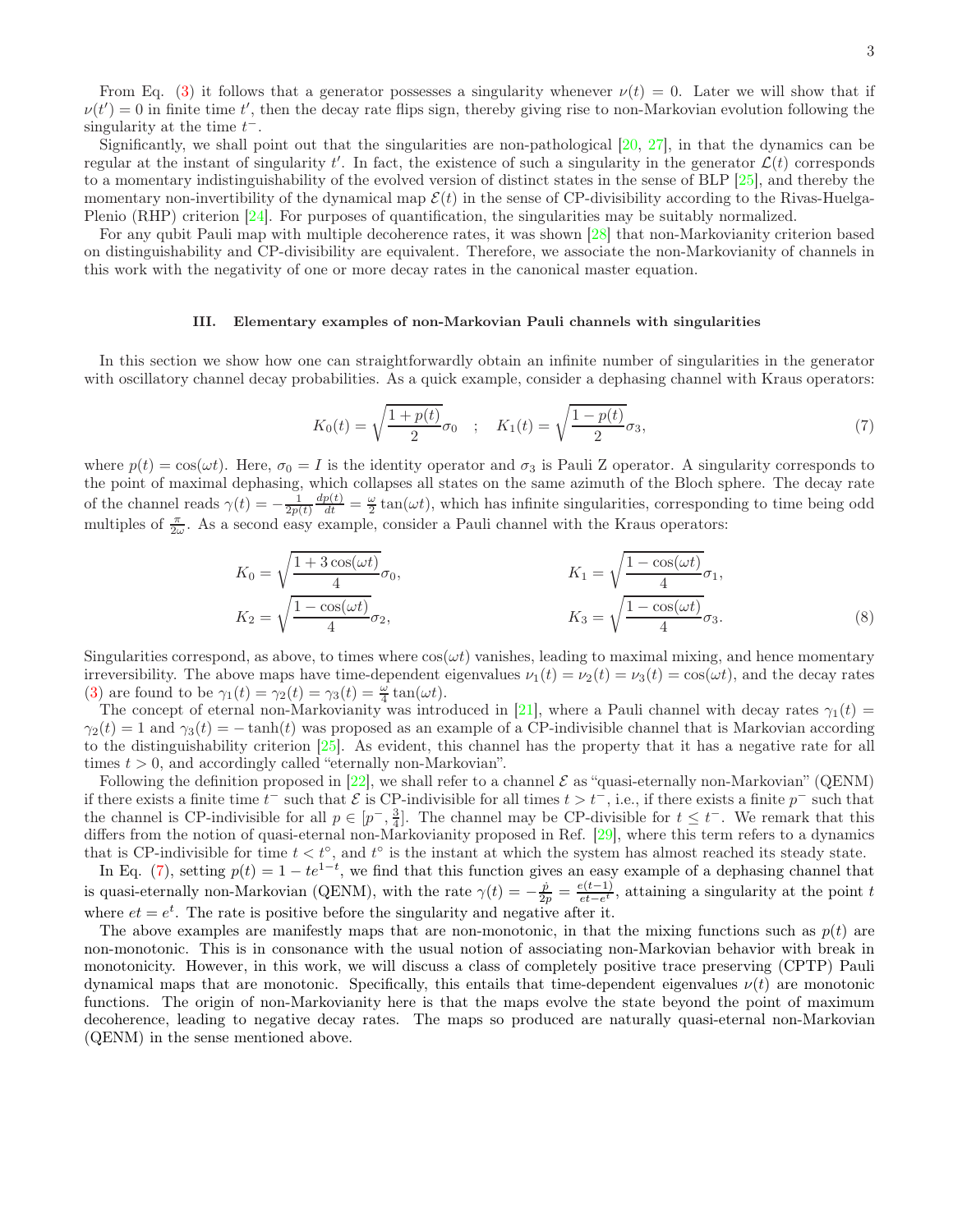# IV. Anisotropic non-Markovian depolarization

In the following, we adopt the framework of [20], where non-Markovian analogues of Pauli dephasing and depolarizing channels were introduced. Here, in terms of the parameter p, the map of a qubit Pauli channel is given by:

$$
\mathcal{E}(p)[\rho] = \sum_{j=0}^{3} \kappa_j(p)\sigma_j \rho \sigma_j^{\dagger},\tag{9}
$$

where  $\sigma_0 = I$ , and  $\sigma_j$ ,  $j \in \{1, 2, 3\}$  are Pauli operators, and  $\sum_{j=0}^{3} \kappa_j(p) = 1$ . Henceforth, it will be convenient to use the notation where a monotonic parameter  $p(t)$  is used in place of time t. This is done essentially because the detailed functional form of  $p(t)$  does not affect the results here.

Using the method introduced in [20], one may generate non-Markovian extensions of Kraus operators  $K_i$ 's as:

$$
K_0 = \sqrt{(1 + \Lambda_0)(1 - p)}\sigma_0, \quad K_1 = \sqrt{(1 + \Lambda_1)\frac{p}{3}}\sigma_1,
$$
  

$$
K_2 = \sqrt{(1 + \Lambda_2)\frac{p}{3}}\sigma_2, \quad K_3 = \sqrt{(1 + \Lambda_3)\frac{p}{3}}\sigma_3,
$$
 (10)

where  $\Lambda_j$  ( $j \in \{0,3\}$ ) is a real function, and p is a real parameter, which acts like time, in this framework. It rises monotonically from 0 to  $\frac{3}{4}$ , and its functional form does not matter here. The variables  $\Lambda_j$  satisfy the following condition

$$
(1-p)\Lambda_0 + \frac{p}{3}(\Lambda_1 + \Lambda_2 + \Lambda_3) = 0, \tag{11}
$$

as a consequence of the completeness requirement  $\sum_j K_j^{\dagger} K_j = I$ . Moreover, the channel is ensured to be completely positive in the sense that the Choi matrix  $\chi = (\mathcal{E}(p_2, p_0) \otimes I)[\rho^+]$  is positive semidefinite i.e.,  $\chi \ge 0$  for all  $p_2 > p_1 > p_0$ , where  $\rho^+ = (00) + (11)$   $(00 + (11))$  is a maximally entangled state. And the channel is said to be CP-divisible if the Choi matrix  $\chi$  of the intermediate map  $\mathcal{E}(p_2, p_1)$  for all  $p_2 > p_1$  is positive, which will be discussed in Section (VC). In agreement with Eq. (11), we make the following choices:  $\Lambda_0 = -(l+m+n)p$ ,  $\Lambda_1 = 3l(1-p)$ ,  $\Lambda_2 = 3m(1-p)$  and  $\Lambda_3 = 3n(1-p)$ , where l, m, n are real. Then, the non-Markovian Kraus operators take the form

$$
K_0(p) = \sqrt{[1 - (l + m + n)p](1 - p)} \sigma_0,
$$
  
\n
$$
K_1(p) = \sqrt{[1 + 3l(1 - p)]\frac{p}{3}} \sigma_1,
$$
  
\n
$$
K_2(p) = \sqrt{[1 + 3m(1 - p)]\frac{p}{3}} \sigma_2,
$$
  
\n
$$
K_3(p) = \sqrt{[1 + 3n(1 - p)]\frac{p}{3}} \sigma_3.
$$
\n(12)

The parameters  $l, m, n$  may be seen to represent the non-Markovian behavior of the channel, such that setting  $l = m = n = 0$  reduces the Kraus operators in Eq. (12) to those in the conventional Markovian depolarizing channel, which is a type of Pauli channel. It is easy to see that setting  $l = m = n \equiv \alpha$  reduces (12) to the (isotropic) non-Markovian depolarizing channel introduced in [20].

By definition,  $\mathcal{E}(p = 0) = \mathbb{I}$ , which implies that  $K_0(0) = 1$ . In a depolarizing channel, the mixing parameter  $p(t)$ varies from 0 to  $\frac{3}{4}$ , at which point the state becomes maximally mixed. For  $p > \frac{3}{4}$ , the system deviates from  $\frac{1}{2}$ , i.e., to re-cohere.

The canonical decay rates  $\gamma_i(p)$  in the equation (4) are calculated using the method given in [23, Section 2], and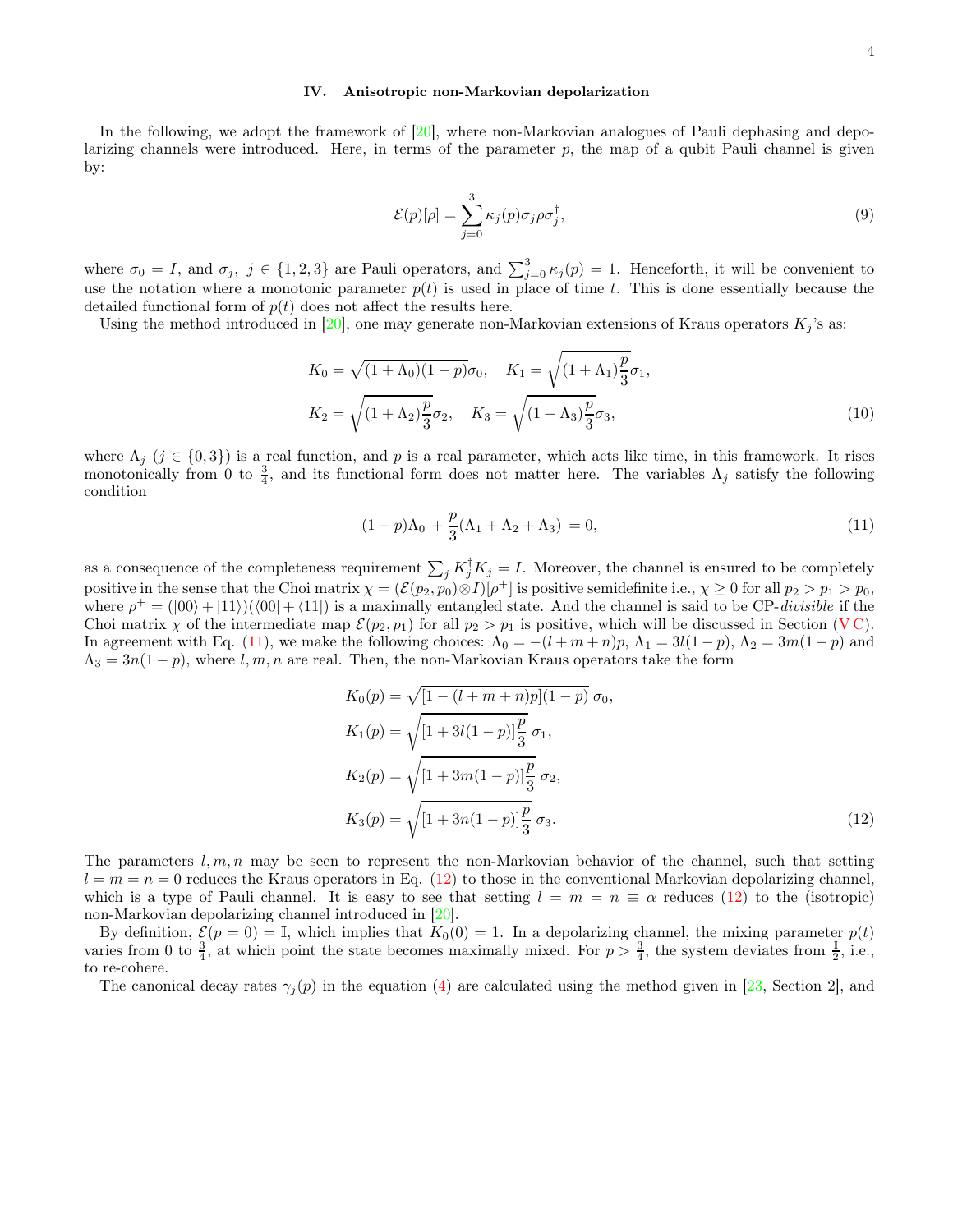are found to be:

$$
\gamma_1(p) = \frac{1}{4} \left( -\frac{\dot{\nu}_1}{\nu_1} - \frac{\dot{\nu}_2}{\nu_2} + \frac{\dot{\nu}_3}{\nu_3} \right),
$$
  
\n
$$
\gamma_2(p) = \frac{1}{4} \left( -\frac{\dot{\nu}_1}{\nu_1} + \frac{\dot{\nu}_2}{\nu_2} - \frac{\dot{\nu}_3}{\nu_3} \right),
$$
  
\n
$$
\gamma_3(p) = \frac{1}{4} \left( \frac{\dot{\nu}_1}{\nu_1} - \frac{\dot{\nu}_2}{\nu_2} - \frac{\dot{\nu}_3}{\nu_3} \right),
$$
\n(13)

where

$$
\dot{\nu}_j = 6x_j(2p-1) - 4,\tag{14a}
$$

$$
\nu_j = 6px_j(p-1) - 4p + 3.\tag{14b}
$$

where  $\dot{\nu} = \frac{d\nu}{dp}$ . Here  $x_1 \equiv l + m, x_2 \equiv l + n$  and  $x_3 \equiv m + n$ .



FIG. 1: Plot of the decay rate  $\gamma_2(p)$ , in Eq. (13), for the values of  $l = 0.4$ ,  $m = 0.5$  and  $n = 0.65$ . The singularities occur at  $p_2^- \approx 0.356, p_3^- = 0.378$  and  $p_1^- = 0.42$ , respectively.

# V. Analysis of singularities

We now consider the questions of how the non-Markovian parameters  $l, m$  and n determine the location of the singularities and thereby the nature of the intermediate map, and finally the physical interpretation of the singularities.

# A. Location of singularities

In order to analyze the singularities, one needs to extract the roots of Eq. (14). The zeros of  $\nu_i$  in Eq. (13) yield the singularities of the decay rates. Solving for any  $\nu_j$ , one finds:

$$
p_j^{\pm} = \frac{2 + 3x_j \pm \sqrt{9x_j^2 - 6x_j + 4}}{6x_j},\tag{15}
$$

 $p_j^{\pm}$  are the two solutions for p in the second equation of Eq. (14) for a given j. The larger of the two roots can be ignored as it appears after  $p = \frac{3}{4}$ . Here,  $l = m = n = 0$  corresponds to Markovian evolution, and if any one of the parameter is non-zero, the channel exhibits non-Markovian evolution after it experiences a singularity.

The singularity pattern in Figure 1 can be understood by following the behavior of any function  $\frac{\dot{v}_j}{v_j} = \frac{\dot{v}_j}{(p_i - p)(\dot{v}_j - p)}$  $(p_j^- - p)(p_j^+ - p)$ in Eqs. (13). This immediately shows that the function flips its sign at  $p = p_j^-$ . An example is plotted in Figure (2).

Referring to the form of Eq. (13), this implies that each rate by itself will have its sign flipped at the singularities. To see this, assuming more than one singularity, note that close to one of the singularities, only the function(s)  $\frac{\dot{\nu}_j}{\nu_j}$  that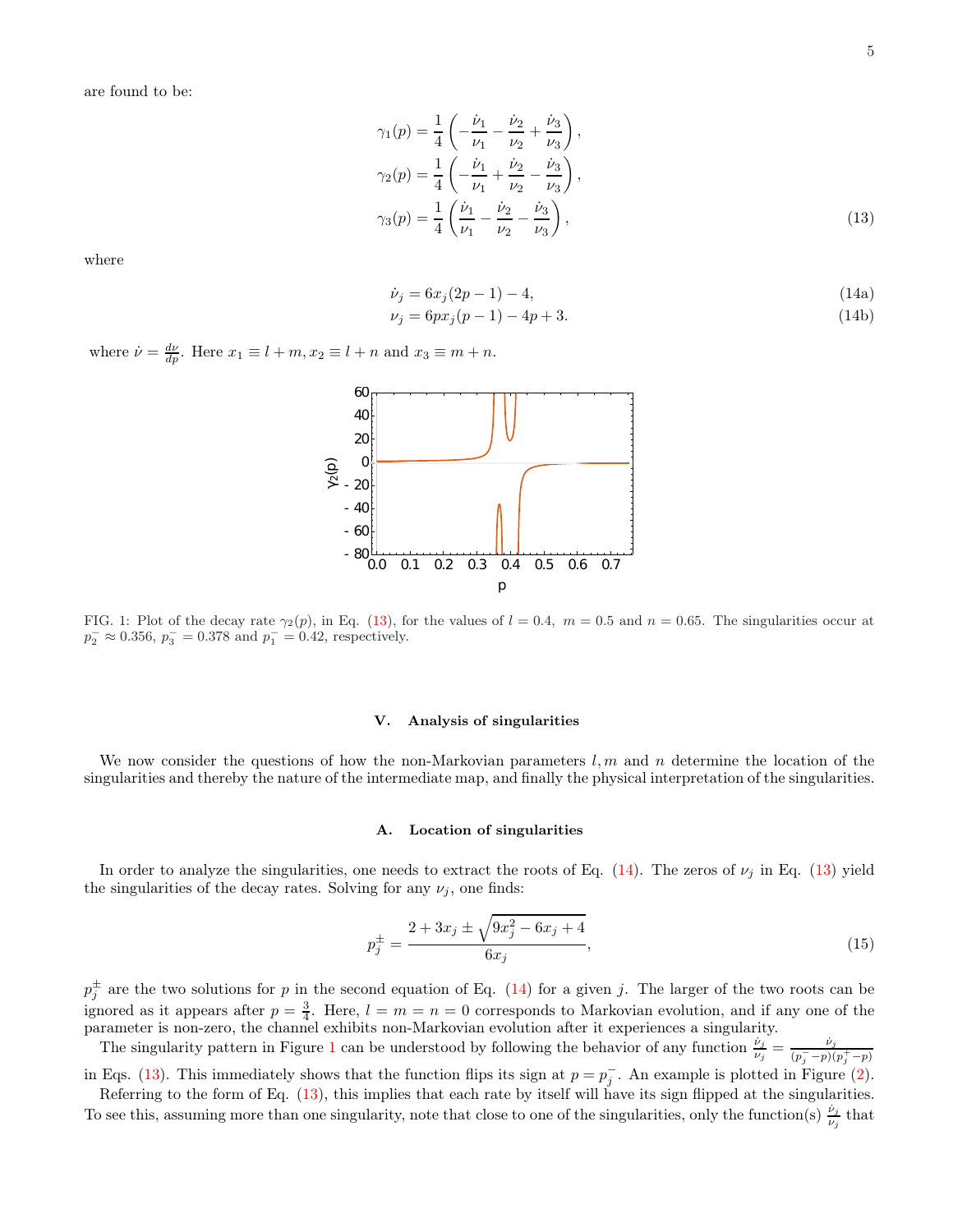

FIG. 2: Plot of  $-\frac{\dot{\nu}_j(x)}{\nu_i(x)}$  $v_j(x)$  for the value of  $x_j = m + n$ , for the values of  $m = 0.5$  and  $n = 0.65$  as was the case considered in Fig. (1). The singularity in Eq. (15), occurs at  $p^{-} \approx 0.356$ , which is the first singularity to appear in Fig. (1).



FIG. 3: Plot of the position of the singularity  $p_j^-\to q$ . (15) against  $x_j$ , where  $x_1 \equiv l+m$ ,  $x_2 \equiv l+n$  and  $x_3 \equiv m+n$ . Note that each  $x_i$  corresponds to a sheet in the *lmn* parameter space.

diverges at that singularity will be unbounded, whereas the other contribution(s) to the given rate  $\gamma_k$  will be finite. Thus, the rate as a whole inherits the sign flipping behavior. Figure 1 exemplifies this pattern. Here the behavior of the decay rate of  $\gamma_2(p)$  is the composite of the above pattern of evolution of the three terms  $\frac{\dot{\nu}_j}{\nu_j}$ .

If  $l \neq m \neq m$ , then  $x_1 \neq x_2 \neq x_3$ , leading to three singularities, whilst if two of the non-Markovianity parameters are equal, say  $l = m \neq n$ , with  $l, m, n > 0$ , then there are two singularities at  $p_1^- = p_3^-$  and at  $p_2^-$ . If  $l = m = n > 0$ , then a single singularity occurs at  $p_1^- = p_2^- = p_3^- = 0$ .

The function  $p_j^-(x)$  monotonically falls with x, which varies in the interval [0, 2] (Figure 3). In particular

$$
\lim_{x \to 2} p_j^-(x) = \frac{2}{3} - \frac{\sqrt{7}}{6} \le p \le \frac{3}{4} = \lim_{x \to 0} p(x),
$$

showing that as the non-Markovianity parameters  $l, m$  or n are increased, the position of any singularity here shifts monotonically to the left.

### B. (Not) complete positivity of the intermediate map

In light of Ref. [26], negativity of a decoherence rate in a time interval following the first singularity will not necessarily imply CP-indivisibility. Therefore, to establish that the map is CP-indivisible in this region, we require to explicitly consider an intermediate map that should be not completely positive (NCP) and, in particular, that at least one of the eigenvalues of the Choi matrix of the intermediate map is negative. A specific instance of this is given in Figure (4), as discussed below.

A completely positive (CP) trace preserving map taking the quantum state from time  $p_0$  to  $p_2$  may generally be written as  $\mathcal{E}(p_2, p_0) = \mathcal{E}(p_2, p_1)\mathcal{E}(p_1, p_0)$ , where the intermediate map  $\mathcal{E}(p_2, p_1)$  need not be CP. Assuming that the intermediate map is invertible, we have  $\mathcal{E}(p_2, p_1) = \mathcal{E}(p_2, p_0)\mathcal{E}(p_1, p_0)^{-1}$ . The time-dependent eigenvalues  $\lambda_j(p_2, p_1)$ of the Choi matrix  $\chi \equiv (\mathcal{E}(p_2, p_1) \otimes \mathbb{I}) (|00\rangle + |11\rangle)$  are given below: Let  $[p_j^{\pm}; p, s] = \frac{(p_j^{-} - p)(p_j^{+} - p)}{(p_j^{-} - s)(p_j^{+} - s)}$  $\frac{\left(p_j - p\right)\left(p_j - p\right)}{\left(p_j - s\right)\left(p_j + s\right)}, \text{ with } j \in \{1, 2, 3\}.$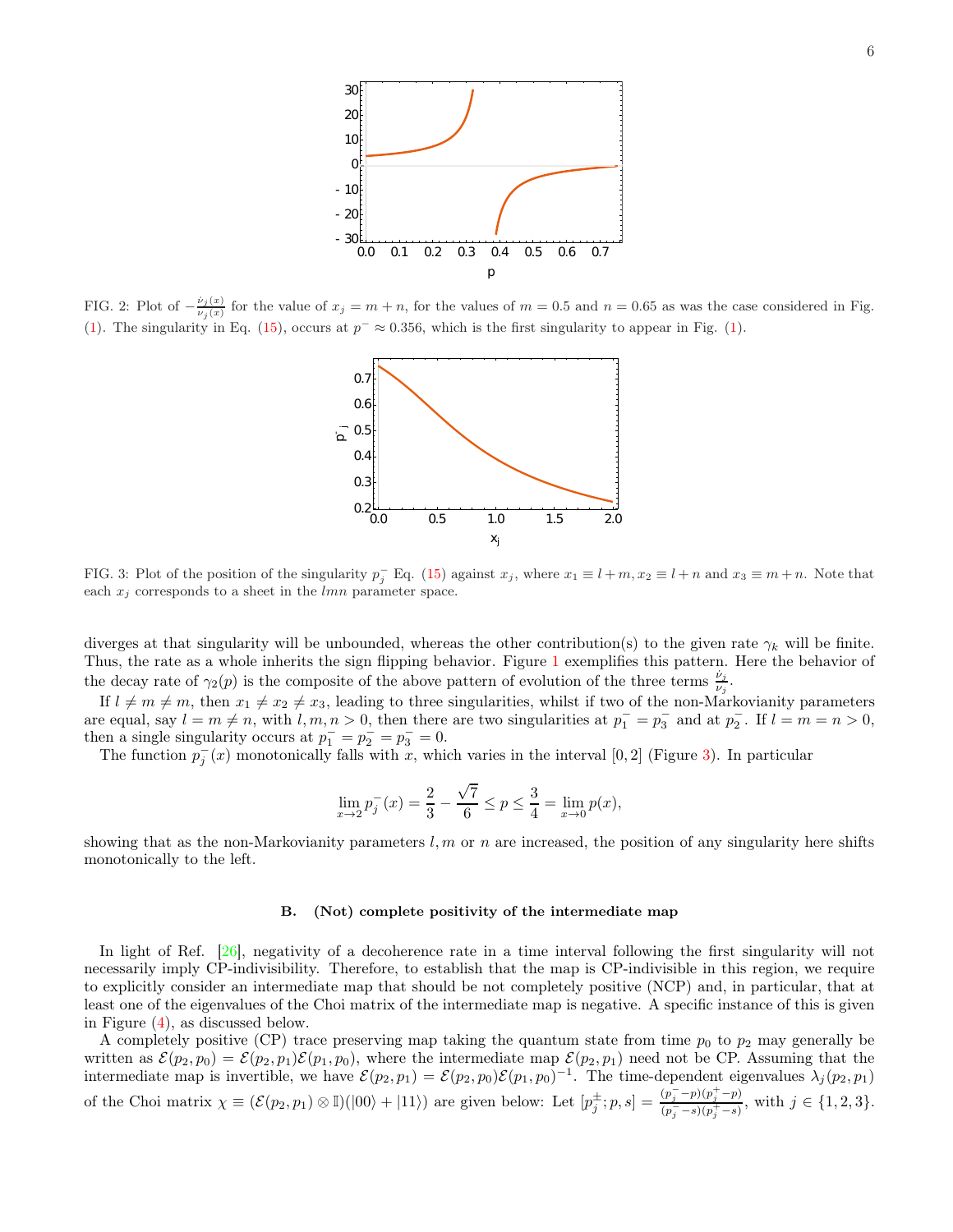

FIG. 4: (Color online) Plot of the eigenvalues of the intermediate map, Eq.  $(16)$ , for the time interval [s, p], against the values of  $p \in (s, \frac{3}{4}]$ , with  $l := 0.2$ ,  $m := 0.4$ ,  $n := 0.6$ . Here, s is taken to be slightly smaller than  $p_{\min}^- \equiv \min\{p_1^-, p_2^-, p_3^-\}$ . For the above l, m and n values,  $p_{\min}^- = p_3^- = 0.392$ . The vertical lines show the positions of the singularities (the second and third singularities appearing at  $p_2 = 0.452$  and  $p_1 = 0.525$ , respectively). We note that  $\lambda_1$  (bold, red curve) becomes negative in the approach to  $P_{\min}^-$ , signaling the onset of CP-indivisibility just before to first singularity. Correspondingly, the decay  $\gamma_1(p)$ can be shown to become negative in this region.

Then

$$
\lambda_1(p,s) = \frac{1}{2} \left( 1 - [p_1^{\pm}; p, s] - [p_2^{\pm}; p, s] + [p_3^{\pm}; p, s] \right),
$$
  
\n
$$
\lambda_2(p,s) = \frac{1}{2} \left( 1 - [p_1^{\pm}; p, s] + [p_2^{\pm}; p, s] - [p_3^{\pm}; p, s] \right),
$$
  
\n
$$
\lambda_3(p,s) = \frac{1}{2} \left( 1 + [p_1^{\pm}; p, s] - [p_2^{\pm}; p, s] - [p_3^{\pm}; p, s] \right),
$$
  
\n
$$
\lambda_4(p,s) = \frac{1}{2} \left( 1 + [p_1^{\pm}; p, s] + [p_2^{\pm}; p, s] + [p_3^{\pm}; p, s] \right),
$$
\n(16)

where,  $p_2 \equiv p$  and  $p_1 \equiv s$ , for all  $p \ge s > 0$ . Here,  $p_j^{\pm}$ , with  $j = \{1, 2, 3\}$  are as given in Eq. (15). The eigenvalues are plotted against time p for a fixed s in Figure  $(4)$ . It can be shown that the decay rates obtained by Eq.(3) flip sign from negative to positive or vice versa at each singularity. An example of this behavior was discussed in the previous section, with respect to rate  $\gamma_2(p)$ , which flips sign from positive to negative at the singular point  $p_{\min}^- = 0.392$  (see in Fig. (1)). Similarly, it can be shown that  $\gamma_1(p)$  become increasingly negative as the singularity at  $p_{\min}$  is approached, and flips sign to positive at the singularity, indicating the onset of CP-indivisibility prior to the singularity. This explains the negativity of the bold-red curve in the Fig. (4) before the singularity at  $p_{\min}^-$ . This example brings out an interesting interplay between singularities, negativity of decay rates and CP-indivisibility in Pauli channels.

### C. Singularities are not pathological

An important point that was implicit earlier, and which we make explicit now, is that although the generator in the GKSL equation has a singularity, yet the dynamics is regular. The singularity corresponds on the level of the map to a momentary indistinguishability of a family of initial states, and thus to the non-invertibility of the map, i.e., the momentary non-existence of  $\mathcal{E}(p)^{-1}$ , after which a recurrence occurs. Noting that generator is the dynamical map's logarithmic derivative, i.e.,  $\mathcal{L}(p) = \mathcal{E}(p)\mathcal{E}(p)^{-1}$ , the singular nature of the generator may be understood as a consequence of the non-invertibility of the map, despite the latter's differentiability.

This can be verified easily in the case of the isotropic non-Markovian depolarizing channel mentioned above, by noting that the trace distance (TD) between two initial pair of states under our channels fall monotonically continuously for  $\alpha=0$ . On the other hand, for  $\alpha>0$ , in the case of the isotropic depolarizing channel, at the point of singularity, given by  $p = p^{-}$  (Eq. (21)), TD vanishes, after which they again increase. However, the time evolution of TD is continuous even at  $p = p^{-}$ , and in that sense, the singularity is not pathological.

We illustrate this aspect with the following mathematical arguments. The final state obtained after the channel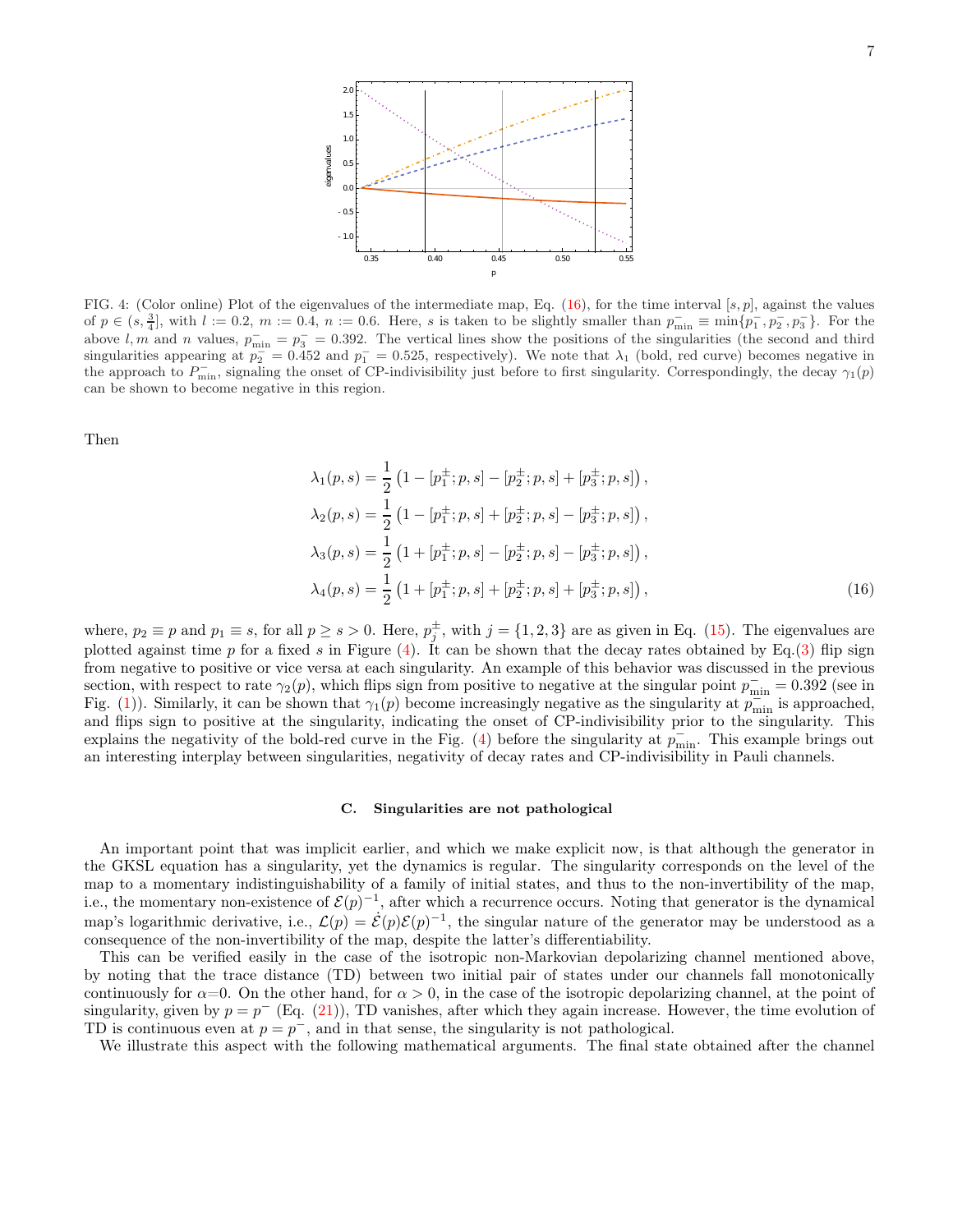acts on a generic state:

$$
\mathcal{E}^{\text{iso}}\left(\begin{array}{cc} a & b \\ b^* & 1 - a \end{array}\right) = \left(\begin{array}{cc} A & B \\ B^* & 1 - A \end{array}\right),\tag{17}
$$

where

$$
A = a + \frac{2p}{3}(1 - 2a) + 2(2a - 1)(p - 1)p\alpha,
$$
\n(18)

$$
B = 4(p-1)p\alpha b + b(1 - \frac{4pb}{3}).
$$
\n(19)

Substituting  $p := p^-$  from Eq. (21) in Eq. (19), we find that the state obtained is the maximally mixed state, meaning that all initial states (irrespective of the parameters  $a$  and  $b$ ) become indistinguishable at this point momentarily, and the map is non-invertible at that point. Specifically, at  $p^-$  from Eq. (14b) we find that all  $\nu_j$  vanish; noting that  $\mathcal{E}\sigma_j = \nu_j \sigma_j$ , it can be seen that vanishing  $\nu_j$  corresponds to the non-invertibility of  $\mathcal{E}$ .

But this singularity is not pathological in the sense that the dynamics itself remains regular, even through the singular point. In particular, the map is differentiable, in that  $\mathcal{E}\sigma_j = \dot{\nu}_j \sigma_j$  and from Eq. (14a) we find that  $\nu_j$  is differentiable throughout the interval  $p \in [0, \frac{3}{4}]$ . Moreover, this is consistent with the fact that for  $p \neq p^-$ , the states Eq. (17) are distinguishable, and thus the map is invertible.

### VI. Quantifying non-Markovianity: the isotropic case

The basic dependence of the degree of non-Markovianity of the above channels on the parameters  $l, m$  and n can be studied more easily by considering the isotropic case, determined by the single non-Markovian parameter  $\alpha$ . In particular, we shall study the Hall-Cresser-Li-Andersson (HCLA) measure [21] and the so-called SSS measure, recently introduced in Ref. [15].

In this case, all the decay rates  $\gamma_1(p)$ ,  $\gamma_2(p)$  and  $\gamma_3(p)$  are equal and given by:

$$
\gamma(p) = \frac{\alpha(3 - 6p) + 1}{(p^- - p)(p^+ - p)}.
$$
\n(20)

In view of Eq.  $(13)$ , Eq.  $(15)$  correspondingly reduces to

$$
p^{-} \equiv \frac{-\sqrt{9\alpha^2 - 3\alpha + 1} + 3\alpha + 1}{6\alpha}.\tag{21}
$$

Here  $p^-$  is the single singularity that occurs in elements of this family of channels.

The form of Eq. (20) shows that, as with the anisotropic case, the sign of the decay rate discontinuously flips from positive to negative at  $p^-$ , after which it continuously decreases in magnitude. However, whether this eventually leads to a positive rate depends on the specific value of  $\alpha$ , as discussed below. In particular, note that in Eq. (20), the denominator remains negative for  $p > p^-$ . On the other hand, the numerator monotonically falls with p. If  $\alpha$  is large enough to make the numerator negative, then for such sufficiently large values, the asymptotic rate  $\gamma$  becomes positive. This is determined as follows. The point at which the numerator vanishes is

$$
\tilde{p} = \frac{1 + 3\alpha}{6\alpha}.\tag{22}
$$

Thus, the range of  $\alpha$  for which  $\tilde{p} < \frac{3}{4}$  would correspond to the failure of the QENM condition. Observe that  $\frac{d\tilde{p}}{d\alpha} = -\frac{1}{6\alpha^2} < 0$ , and  $\tilde{p} = \frac{3}{4}$  corresponds to  $\alpha = \frac{2}{3}$ . Therefore, the range  $\alpha \in [\frac{2}{3}, 1]$  corresponds to the failure of the QENM condition. In Figure 2,  $\tilde{p}$  would correspond to the point where the rising (i.e., second) curve meets the  $y = 0$ line. If  $\tilde{p} < \frac{3}{4}$ , then the channel decay rate becomes positive asymptotically.

Recently, Ref. [15] introduced a measure (which may be called the SSS measure for convenience) of non-Markovianity based on the deviation of the generator of a map giving rise to a quantum dynamical semigroup (QDS) structure. This measure expresses the idea that QDS form is equivalent to the notion of memorylessness wherein the form of the dynamical map remains invariant in time over the evolution, and captures a notion of Markovianity stronger than CPdivisibility. The intermediate infinitesimal map is given by  $(\delta \mathcal{E}) \rho(p) = \mathcal{T} \exp\left(\int_p^{p+dp} \mathcal{L}(s) ds\right) \rho(p) = (1 + \mathcal{L}(p) dp) \rho(p)$ .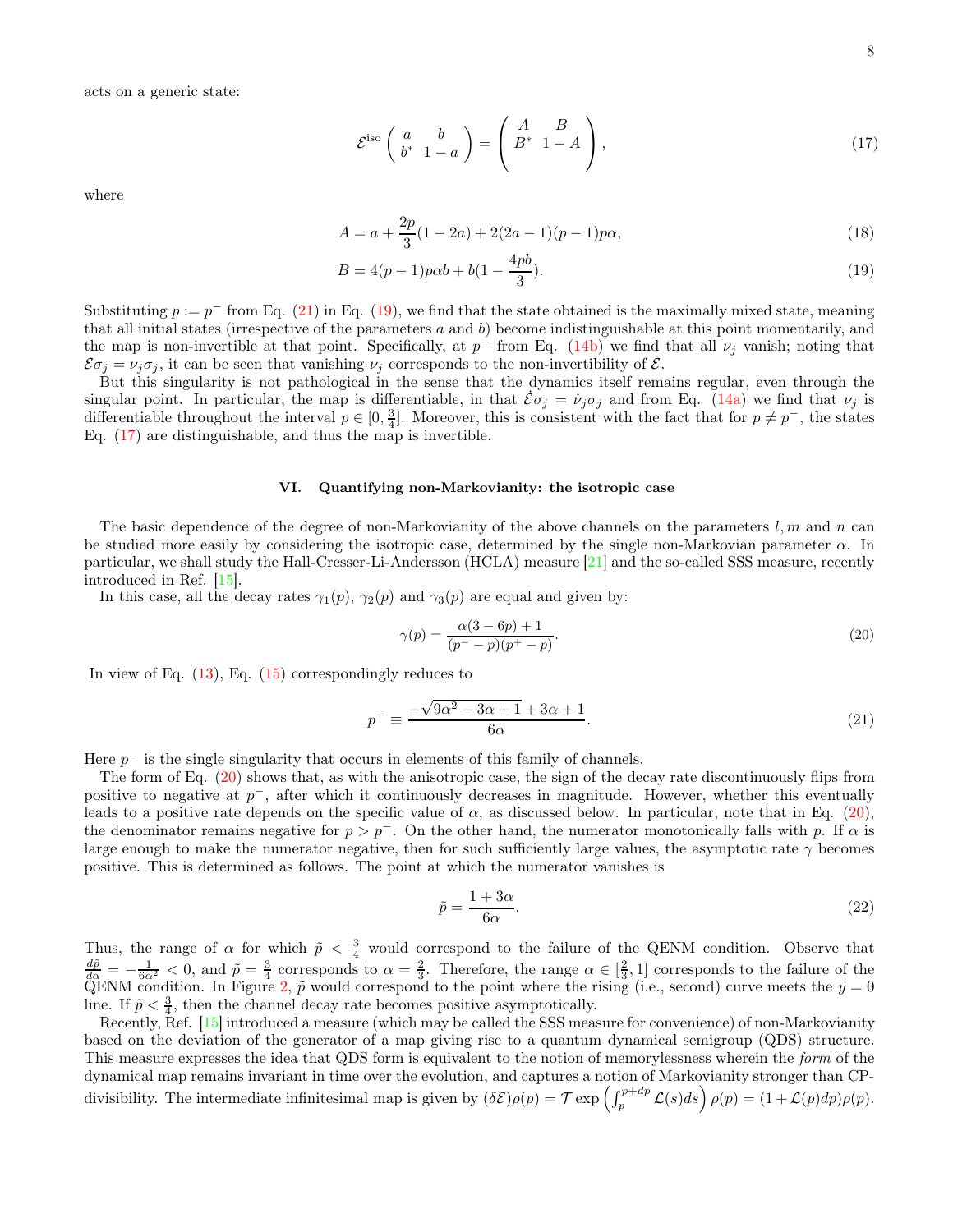

FIG. 5: Combined plot of  $N_{\text{HCLA}}$  in the Eq. (27a & 27b) and that of  $N'_{SSS}$  in the Eq. (24) as a function of  $\alpha$ . Note that both measures increase as the non-Markovian parameter  $\alpha$  increases, and never decrease. The positivity and contractive nature of the measures, for all the values of  $0 < \alpha \leq 1$ , confirms that the map is CP.

Let  $\mathcal{E}^*(p) \equiv e^{p\mathcal{L}^*}$  represent the map representing semigroup evolution. Then the distance between two intermediate infinitesimal maps is:  $\delta \mathcal{E}(p) - \delta \mathcal{E}^*(p) = (\mathcal{L}(p) - \mathcal{L}^*) dp$ , where  $\mathcal{L}(p)$  is the generator of the dynamics and that pertaining to the semigroup form (which is time-independent). The required weaker-than-CP-divisible measure is based on the deviation from the semigroup form:

$$
N_{SSS} = \min_{\mathcal{L}^*} \frac{1}{T} \int_0^T \|\hat{\mathcal{L}}(p) - \hat{\mathcal{L}}^*\| dp,
$$
\n(23)

where  $||A|| = \text{Tr}\sqrt{AA^{\dagger}}$  is the trace norm of a matrix A, and  $\hat{A}$  is the Choi matrix corresponding to operator A. For the channel (12), with  $l = m = n \equiv \alpha$ , where  $0 < \alpha \leq 1$ , the measure (23) reads,

$$
N_{SSS} = \min_{\gamma^*} \frac{4}{3} \int_0^{\frac{3}{4}} 10|\gamma(p) - \gamma^*|dp,\tag{24}
$$

where  $\gamma(p)$  is given by the Eq. (20), and  $\gamma^*$  is the constant decay rate obtained when  $\alpha = 0$ , which pertains to semigroup dynamics. In practice, it may be convenient to use the family semigroup limit value of  $\gamma^*$ , which is found to be  $\frac{c}{4}$ , given that the parametrization of time p takes the form  $p(t) = \frac{3}{4}(1 - e^{-ct})$ , where c is a real number defining the strength of decay.

In Ref. [15], the quantification Eq. (23) does not explicitly consider the occurrence of singularities. Here, we point that the quantification can be straightforwardly extended to the latter case, such as in the present work, by replacing the rate  $\gamma(p)$  with a suitable re-normalized value. Here we use  $\gamma(p) \to \gamma'(p) \equiv \frac{|\gamma(p)|}{1+|\gamma(p)|}$  $\frac{|\gamma(p)|}{1+|\gamma(p)|}.$ 

Furthermore, the resulting measure (24) itself can be suitably normalized as  $N'_{SSS} = \frac{N_{SSS}}{1 + N_{SSS}}$  to confine it to the range [0, 1]. The doubly renormalized weak non-Markovianity measure against  $\alpha$  is plotted as the dashed line in Fig. (5), depicting a monotonic increase of the measure with  $\alpha$ .

The renormalization technique adopted therefore serves the purpose not only to tame the singularity, but also to ensure that the non-Markovianity measure within a given family of non-Markovian channels lies between 0 (the Markovian limit in the sense of Ref. [15]) and 1 (the maximally non-Markovian in the family).

The non-Markovian behavior of this family of channels can be physically understood as follows. From Eq. (12), we find that  $\alpha$  (more generally, l, m or n) represents the degree by which the channel governed by a monotonic decoherence function  $p(t)$  overshoots the point of maximal decoherence, and thus corresponds to a region of recurrence. This stands in contrast to the type of non-Markovianity channels we presented as elementary examples in section III, where memory effects are incorporated easily by employing non-monotonic functions in the decoherence parameter  $p(t)$ . As  $\alpha$  is increased, the channel's overshoot is greater, and correspondingly the greater is the non-Markovianity, as reflected in Fig. (5).

A point worth mentioning here is that the above measure yields a non-vanishing value even for CP-divisible channels that deviate from the semigroup structure, as discussed in Ref. [15]. Furthermore, the main trend captured above, that of non-Markovianity increasing monotonically as a function of the parameter  $\alpha$ , is also reflected in the HCLA measure, depicted by the solid curve in Fig. (5).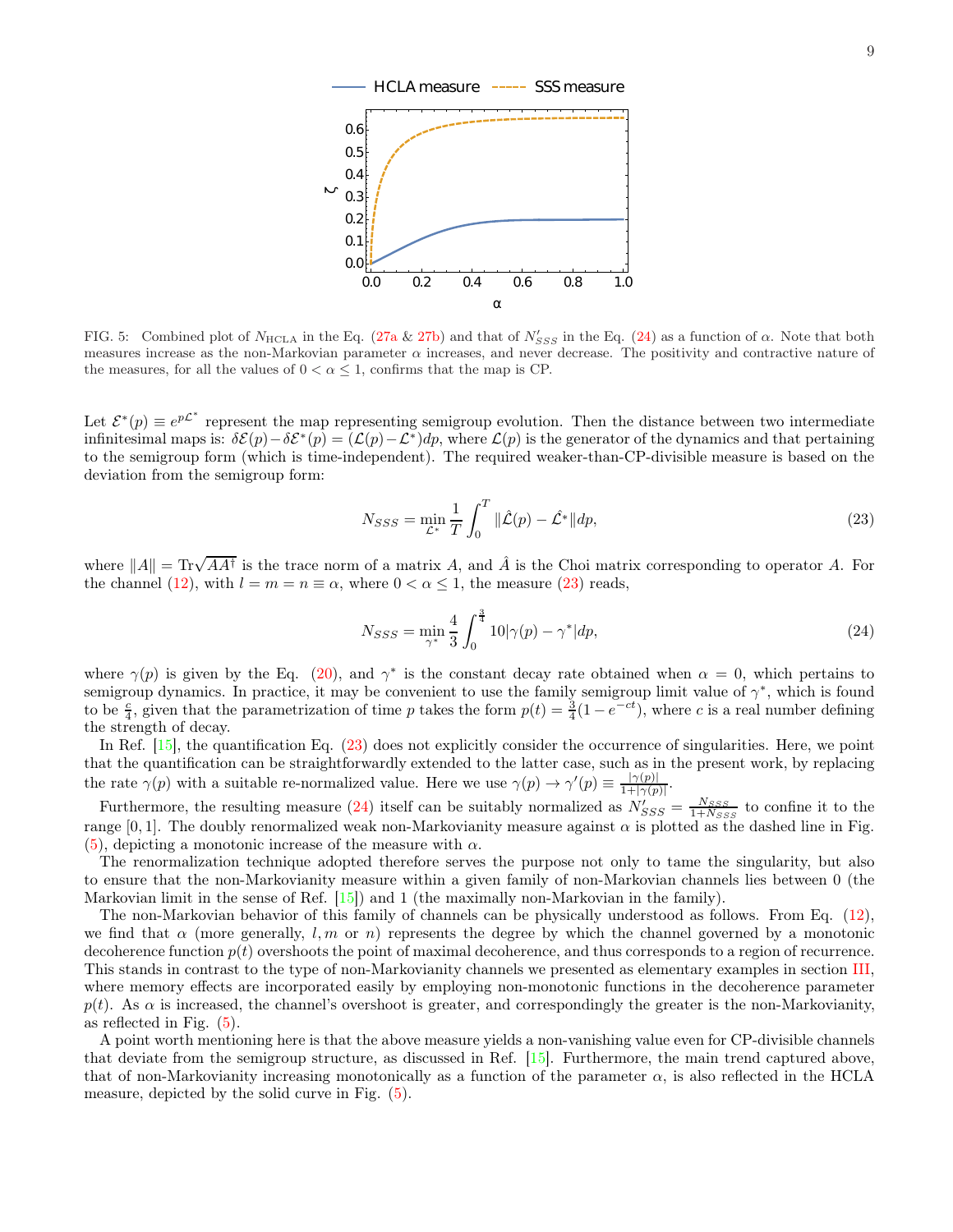The non-Markovianity of a channel in this family according to the measure of [21] is:

$$
N_{\text{HCLA}}(\alpha) := \int_{p:\gamma(p)<0} \gamma'(p) dp \tag{25}
$$

$$
= \begin{cases} \int_{p^{-}}^{3/4} \gamma'(p) dp; & \text{for } 0 < \alpha \le \frac{2}{3} \\ \int_{p^{-}}^{5} \gamma'(p) dp; & \text{for } \frac{2}{3} < \alpha \le 1 \end{cases}
$$
 (26)

where,  $\gamma'(p) \equiv \frac{-\gamma(p)}{1-\gamma(p)}$  $\frac{-\gamma(p)}{1-\gamma(p)}$  is the normalized version of  $-\gamma(p)$  in the time-local master equation.

For example, consider the case of  $\alpha = 0.6$ , for which the lone singularity is  $p^- \approx 0.343$ , after which the decay rate is negative. Note that the rate  $\gamma$  has the same behavior as the ratio function depicted in Figure 2. The non-Markovianity measure corresponding to the two expressions in Eq. (26) are, respectively

$$
N_{\text{HCLA}}(\alpha \le \frac{2}{3}) = \frac{1}{4}\log\left(\left|\frac{\frac{3\alpha}{4} + 1}{q_1}\right|\right) + \frac{3}{2}\left(\frac{\alpha\left(\tan^{-1}\left(\frac{3\alpha - 2q_1}{q_2}\right) - \tan^{-1}\left(\frac{6\alpha - 2}{q_2}\right)\right)}{q_2}\right),\tag{27a}
$$

$$
N_{\text{HCLA}}(\alpha > \frac{2}{3}) = \frac{1}{4} \left( \log \left| \frac{3\alpha + \frac{1}{3\alpha} - 1}{q_1} \right| \right) + \frac{3}{2} \left( \frac{\alpha \left( \tan^{-1} \left( \frac{3\alpha - 2q_1}{q_2} \right) - \tan^{-1} \left( \frac{3\alpha}{q_2} \right) \right)}{q_2} \right). \tag{27b}
$$

Here  $q_1 = \sqrt{9\alpha^2 - 3\alpha + 1}$  and  $q_2 = \sqrt{3(4 - 15\alpha)\alpha - 4}$ . Note the expression is continuous at  $\alpha = \frac{2}{3}$ . The corresponding plot of  $N_{\text{HCLA}}$  in the Eq. (27a & 27b) is given as the bold (blue) curve in Figure (5) and depicts, as expected, that the degree of non-Markovianity is an increasing function of  $\alpha$ .

# VII. Volume of quasi-eternal non-Markovian Pauli channels

For the family of channels considered here, the QENM property can be checked by verifying that  $\gamma_j (p = \frac{3}{4}) < 0$ for any j. In the case of isotropically non-Markovian depolarizing channel (setting  $l = m = n \equiv \alpha$ ), for  $\alpha > 0$ , as discussed earlier, the channel is CP-divisible for  $0 \le p < p^-$  and CP-indivisible for  $p^- < p \le \tilde{p}$ , defined in Eq. (22). Since  $\tilde{p} < \frac{3}{4}$  precisely for the set  $0 < \alpha \leq \frac{2}{3}$ , the measure of isotropic NM depolarizing channels that is QENM is  $\frac{2}{3}$ .

In the general anisotropic case, it follows from Eq. (13) that the conditions for  $\gamma_1, \gamma_2$  and  $\gamma_3$  to be negative at  $p \to \frac{3}{4}$  is

$$
\frac{3}{4}(x_1x_2x_3) < (x_2x_3 + x_1x_3 - x_1x_2),\tag{28a}
$$

$$
\frac{3}{4}(x_1x_2x_3) < (x_2x_3 - x_1x_3 + x_1x_2),\tag{28b}
$$

$$
\frac{3}{4}(x_1x_2x_3) < (-x_2x_3 + x_1x_3 + x_1x_2),
$$
\n(28c)

respectively, where  $x_1 = (l+m)$ ,  $x_2 = (l+n)$  and  $x_3 = (m+n)$ . For a channel characterized by a specific value l, m and n, if any one of the conditions  $(28)$  is satisfied, then then channel would be QENM. The volume (per Euclidean measure) of the set of QENM channels is that Eq. (28a) or Eq. (28b) or Eq. (28c) holds. In the parameter space of  $l, m$  and  $n$ , it is about 0.955.

Also, it would be pertinent to point out that the the channel introduced and characterized in [20] is quasi-eternal non-Markovian. This is reviewed in the Appendix, where it is characterized in terms of physical time t instead of the formal parameter p.

### VIII. Conclusions

This paper introduces depolarizing channels that are anisotropically non-Markovian, generalizing a previously proposed method [20]. These channels are characterized by up to three singularities in the generator. The three canonical decoherence rates were shown to flip sign after each singularity. Most members of the channels in the family are quasi-eternally non-Markovian (QENM), which is a broader class of non-Markovian channels than the eternal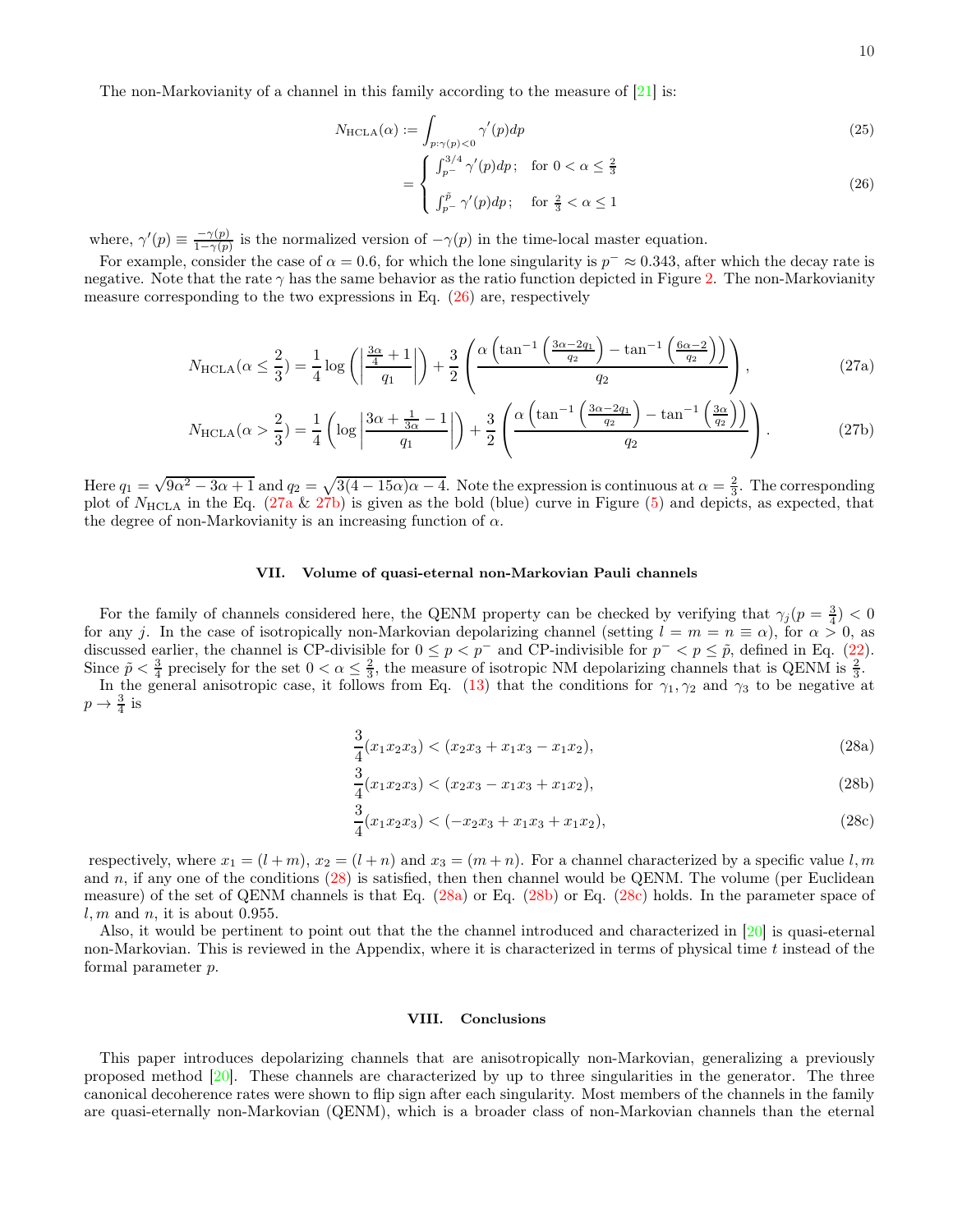non-Markovian channels. The measure of QENM channels is found to be  $\frac{2}{3}$  in the isotropic case, and 0.96 in the anisotropic case. This highlights a physical attribute to the isotropic and anisotropic non-Markovian depolarizing channels.

Possible future directions would be to generalize this approach to random unitary channels, and study their singularity pattern and QENM property. Importantly, physical systems that can realize this, or even the simpler non-Markovian dephasing channels, would be of practical interest. Such maps show an interesting feature of level crossing eigenvalues, about which we discussed in depth in Ref. [20]. This may offer a clue about the kind of systems that may demonstrate such non-Markovian behavior in Nature. Reservoir engineering has recently witnessed good advances in various platforms for practical quantum information processing, and this provides a potential avenue to explore in this context.

### Acknowledgments

SU and VNR thank Admar Mutt Education Foundation for the scholarship. RS and SB acknowledge, respectively, the support from Interdisciplinary Cyber Physical Systems (ICPS) program of the Department of Science and Technology (DST), India, Grants No.: DST/ICPS/QuEST/Theme-1/2019/14 and DST/ICPS/QuEST/Theme-1/2019/6. RS also acknowledges the support of the Govt. of India DST/SERB grant MTR/2019/001516.

- [1] D. M. Reich, N. Katz, and C. P. Koch, Scientific reports 5, 12430 (2015).
- [2] B.-H. Liu, L. Li, Y.-F. Huang, C.-F. Li, G.-C. Guo, E.-M. Laine, H.-P. Breuer, and J. Piilo, Nature Physics 7, 931 (2011).
- [3] D. Chruściński and A. Kossakowski, Physical review letters 104, 070406 (2010).
- [4] H.-P. Breuer and F. Petruccione, The theory of open quantum systems (Oxford University Press, 2002).
- [5] S. Banerjee, Open quantum systems (Springer Nature Singapore Pte Ltd., 2018).
- [6] D. C. B. Bylicka and S. Maniscalco, Scientific Reports 4 (2014).
- [7] S. Utagi, R. Srikanth, and S. Banerjee, Quantum Information Processing 19, 366 (2020).
- [8] K. Thapliyal, A. Pathak, and S. Banerjee, Quantum Information Processing 16, 115 (2017).
- [9] J. P. E.M. Laine, H.P. Breuer, Scientific Reports 4 (2014).
- [10] G. Thomas, N. Siddharth, S. Banerjee, and S. Ghosh, Phys. Rev. E 97, 062108 (2018), URL https://link.aps.org/doi/10.1103/PhysRevE.97.062108.
- [11] C.-F. Li, G.-C. Guo, and J. Piilo, EPL (Europhysics Letters) 127, 50001 (2019), URL https://doi.org/10.1209%2F0295-5075%2F127%2F50001.<br>J. Naikoo. S. Dutta. and S. Banerjee.
- [12] J. Naikoo, S. Dutta, and S. Banerjee, Phys. Rev. A 99, 042128 (2019), URL https://link.aps.org/doi/10.1103/PhysRevA.99.042128.
- [13] J. Naikoo and S. Banerjee, Quantum Inf Process p. 19: 29 (2020).
- [14] J. Naikoo, S. Banerjee, and R. Srikanth, arXiv:1911.07677 (2019).
- [15] S. Utagi, R. Srikanth, and S. Banerjee, Scientific Reports 10, 1 (2020).
- [16] H. Grabert, P. Schramm, and G.-L. Ingold, Physics Reports 168, 115 (1988), ISSN 0370-1573, URL http://www.sciencedirect.com/science/article/pii/0370157388900233.
- [17] S. Banerjee and R. Ghosh, Phys. Rev. A 62, 042105 (2000), URL https://link.aps.org/doi/10.1103/PhysRevA.62.042105.
- [18] S. Banerjee and R. Ghosh, Phys. Rev. E 67, 056120 (2003), URL https://link.aps.org/doi/10.1103/PhysRevE.67.056120.
- [19] N. P. Kumar, S. Banerjee, R. Srikanth, V. Jagadish, and F. Petruccione, Open systems & Information Dynam 25, 1850014 (2018).
- [20] U. Shrikant, R. Srikanth, and S. Banerjee, Phys. Rev. A 98, 032328 (2018), URL https://link.aps.org/doi/10.1103/PhysRevA.98.032328.
- [21] M. J. W. Hall, J. D. Cresser, L. Li, and E. Andersson, Phys. Rev. A 89, 042120 (2014).
- [22] D. De Santis, M. Johansson, B. Bylicka, N. K. Bernardes, and A. Acín, arXiv:1903.12218 (2019).
- [23] D. Chruscinski and F. A. Wudarski, Physics Letters A 377, 1425 (2013), ISSN 0375-9601, URL http://www.sciencedirect.com/science/article/pii/S0375960113003666.
- [24] Á. Rivas, S. F. Huelga, and M. B. Plenio, Phys. Rev. Lett 105, 050403 (2010).
- [25] H.-P. Breuer, E.-M. Laine, and J. Piilo, Phys. Rev. Lett 103, 210401 (2009). [26] D. Chruściński, A. Rivas, and E. Størmer, Phys. Rev. Lett. 121, 080407 (2018), URL https://link.aps.org/doi/10.1103/PhysRevLett.121.080407.
- [27] V. Jagadish, R. Srikanth, and F. Petruccione, Phys. Rev. A 100, 012336 (2019), URL https://link.aps.org/doi/10.1103/PhysRevA.100.012336.
- [28] S. Chakraborty and D. Chruściński, Phys. Rev. A 99, 042105 (2019), URL https://link.aps.org/doi/10.1103/PhysRevA.99.042105.
- [29] A. Rivas, Phys. Rev. A 95, 042104 (2017), URL https://link.aps.org/doi/10.1103/PhysRevA.95.042104.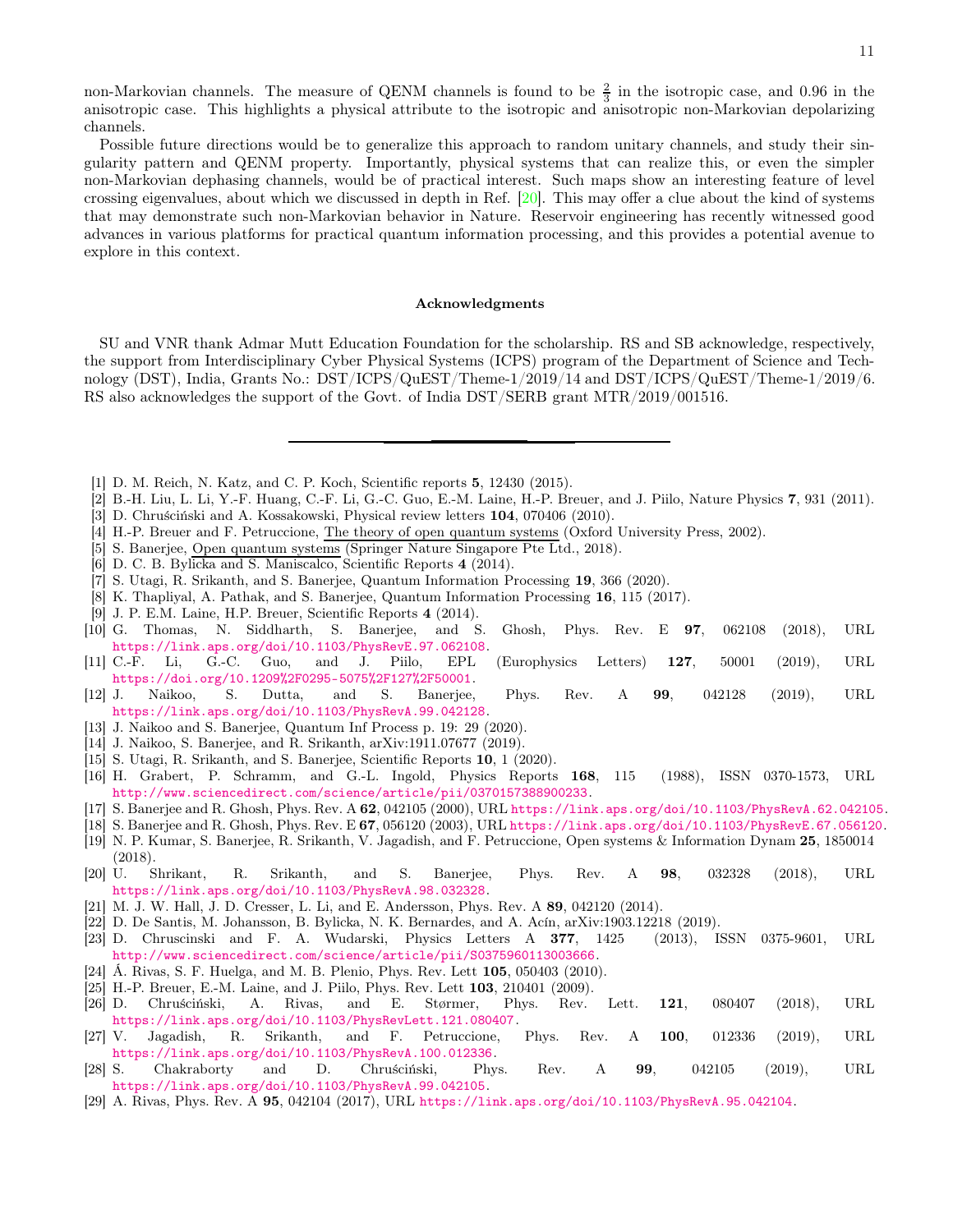

FIG. 6: Plot of decay rate (A3) with respect physical time t, for non-Markovianity strength  $\alpha = 0.75$  and  $c = 1$ . In this particular case, the singularity  $t^{-} = \text{cosech}^{-1}\alpha$  appears at the time  $t^{-} \approx 1.098$  units, after which the channel always remains non-Markovian though with decreasing negativity of decay rate.

### Appendix

# A. Quasi-eternal non-Markovian dephasing

We consider a non-Markovian analog of dephasing presented and analyzed in [20], whose Kraus representation of map reads

$$
K_I(p) = \sqrt{[1 - \alpha p](1 - p)} I \equiv \sqrt{[1 - \kappa(p)]} I,
$$
  
\n
$$
K_Z(p) = \sqrt{[1 + \alpha(1 - p)]p} \sigma_z \equiv \sqrt{\kappa(p)} \sigma_z,
$$
\n(A1)

where  $\sigma_z$  is Pauli Z operator.  $\alpha$  is a real parameter that defines the degree of non-Markovianity of the channel and ranges from 0 to 1, and p can be thought of as parametric time whose functional form may be given by  $p(t) = \frac{1-e^{-ct}}{2}$ Examples from 0 to 1, and p can be thought of as parametric time whose ranctional form may be given by  $p(e) = \frac{1}{2}$ <br>such that when  $t = 0$ ,  $p(t) = 0$  and when  $t \to \infty$ ,  $p(t) = \frac{1}{2}$ . The decay rate can be read out from th equation  $\dot{\rho} = \gamma(p)(\sigma_z \rho \sigma_z - \rho)$  or simply from the effect of map (A1) on a qubit density matrix as  $\begin{pmatrix} \rho_{11} & \rho_{12} Q(p) \\ \rho_{21} Q(p) & \rho_{22} \end{pmatrix}$ , with  $Q(p) = 1 - 2\kappa(p) = \exp\{-2\int_0^p \gamma(s)ds\}$ , for all  $0 \le s \le p$ . Therefore, for NMD of the form  $(A1)$  we find the decay rate to be

$$
\gamma(p) = -\frac{1}{2Q(p)} \frac{dQ(p)}{dp} = \frac{1 + \alpha - 2\alpha p}{1 - 2p[1 + \alpha(1 - p)]}.
$$
\n(A2)

In terms of actual physical time t, the decay rate  $(A2)$  becomes:

$$
\gamma(t) = \frac{c(1 + \alpha e^{-ct})}{2 - 2\alpha \sinh(ct)}.
$$
\n(A3)

This is plotted against time in Fig. (6). It is interesting to note that when  $t \to \infty$ , then  $\gamma(t) \to 0^-$  but never becomes zero. Hence, one may call it 'quasi-eternally non-Markovian dephasing' for the reason that the channel makes transition to being non-Markovian only after the critical transition time  $t^-$  and remains so ever after, see Fig. (6). This critical time corresponds to a singularity in the time-local generator. Interestingly, the appearance of singularity in the generator is not trivial and may prompt one to look for some interesting physical features of dynamics with decay rate of the form (A3), and finding such physical systems is a question we leave open.

The singularity in time at which the decay rate blows up is found to be  $t^- = \frac{\cosh^{-1} \alpha}{c}$ . Correspondingly, at the map level, one finds a momentary non-invertibility of the intermediate map. The pair of real numbers  $\{c, \alpha\}$ , with  $0 \le \alpha \le 1$  defines a family of non-Markovian dephasing (NMD) channels with c representing the quantum dynamical semigroup limit of the family, and  $c \geq 0$ . The reader is referred to [20] for a detailed study of this channel.